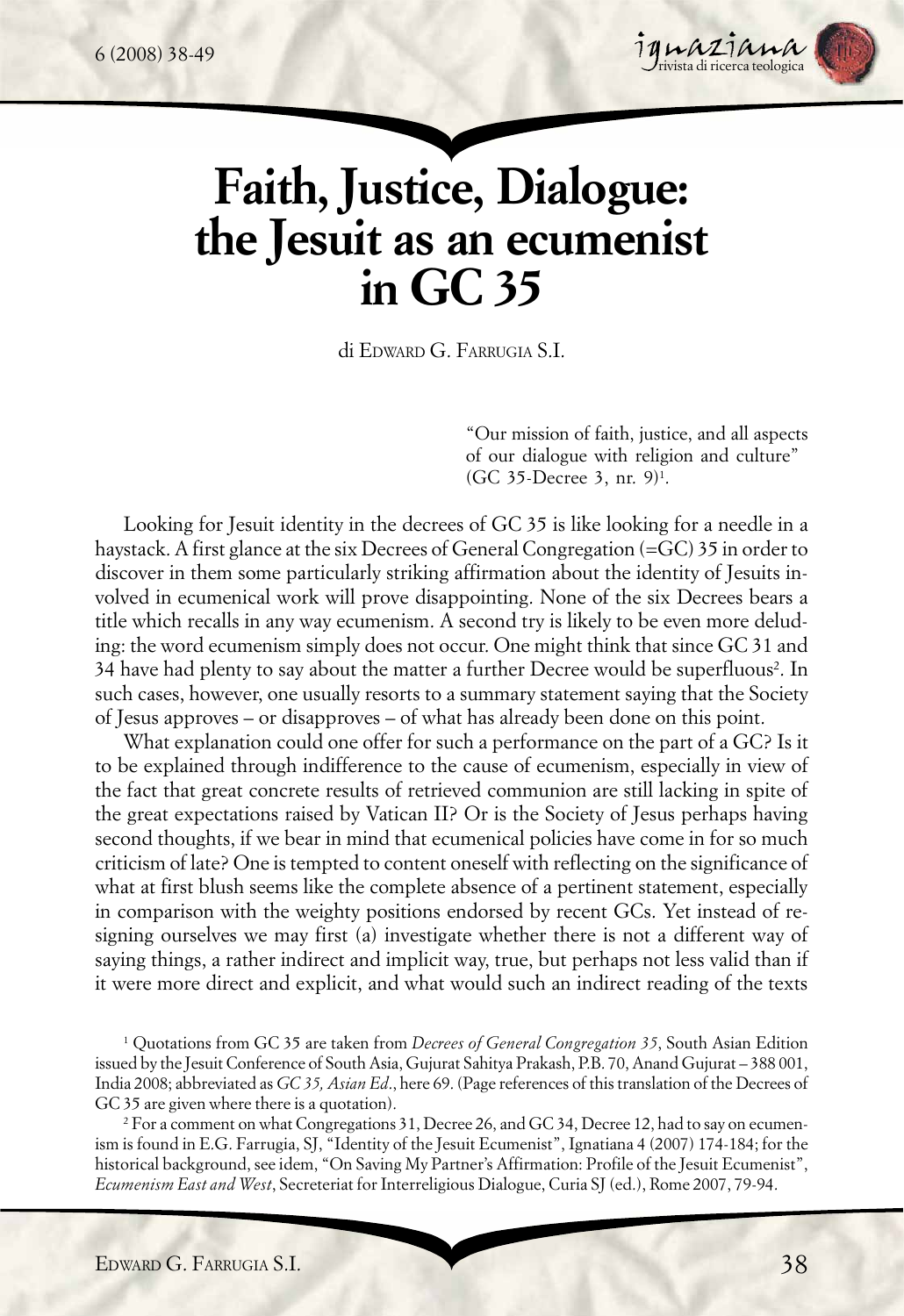

afford. The method which recommends itself in this case is to go through all the documents and analyse their vocabulary in search of such indirect references. (b) On the basis of relevant elements gleaned from the first section we shall try to see whether a pattern does not emerge, one maybe capable of being succinctly expressed in a formula. (c) Finally, we have to draw a balance and ask whether GC 35 had really anything memorable to say on the identity of the Jesuit ecumenist or whether the little it seems to be saying does not make us rather look forward to GC 36 for more specific guidelines.

## **1. A different way of coming up with the truth**

Let us then try to read the texts in such a way as to find out whether there is nonetheless something in the Decrees that may remind us of ecumenism. "[T]he Pope entrusts to us the task to 'build bridges of understanding and dialogue', in the best tradition of the Society, in the diversity of its missions"3 , with Matteo Ricci (1552-1610) in China, Roberto De Nobili (1577-1656) in India, the "Reductions" in Latin America, taken from Benedict XVI's Allocution to the Congregation<sup>4</sup>, being adduced as examples<sup>5</sup>. The initiative for the first mention of this important aspect of the Society's mission came from the pope who affirms how heavily the Church relies upon "the Society's responsibility for formation in the fields of theology, spirituality and mission"6 . Decree 1 goes on to interpret what the pope expects from the Society of Jesus as being twofold: rigorous research in theology as well as "dialogue with the contemporary world, cultures and religions"7 . Note that this solicited collaboration applies not only to theologians but also to the variety of our missions and apostolic work $^{\rm 8}$ . Already therefore on the very first pages of Decree 1 we come across an affirmation that gives us pause.

What catches the eye is the word "dialogue". Discussing pluralism in religious language Bernard Lonergan, SJ (1904-84), distinguishes between the pluralism that remains undifferentiated due to lack of intellectual, moral or religious conversion, and a differentiated consciousness<sup>9</sup>. Thus there is a religiously differentiated consciousness which is satisfied with the prohibitions of a negative theology not to pry into mystery, which is ultimately love<sup>10</sup>. If one objects that nothing is loved if is not previously known, Lonergan agrees, but excepts the love with which God floods our hearts (Rom 5:5), allowing for grace that seeks God through natural reason and through positive religion.

3 GC 35, Decree 1: "With renewed Vigour and Zeal", nr. 6; *GC 35, Asian Ed*., 40.

4 GC 35, Decree 1: "With renewed Vigour and Zeal", nr. 6.

<sup>5</sup> GC 35, Decree 1: "With renewed Vigour and Zeal", nr. 6.

 $^6$  Benedict XVI, "Allocution to the 35<sup>th</sup> General Congregation of the Society of Jesus (21. February 2008), §1, quoted in Decree 1: "With renewed Vigour and Zeal", nr. 7, *GC 35, Asian Ed*. 40f.

7 GC 35, Decree 1: "With renewed Vigour and Zeal", nr. 7, *GC 35, Asian Ed*., 41.

8 GC 35, Decree 1: "With renewed Vigour and Zeal", nr. 7.

10 B. Lonergan, *Method in Theology*, London 1971, 277f.

<sup>9</sup> B. Lonergan, *Method in Theology*, London 1971, 276.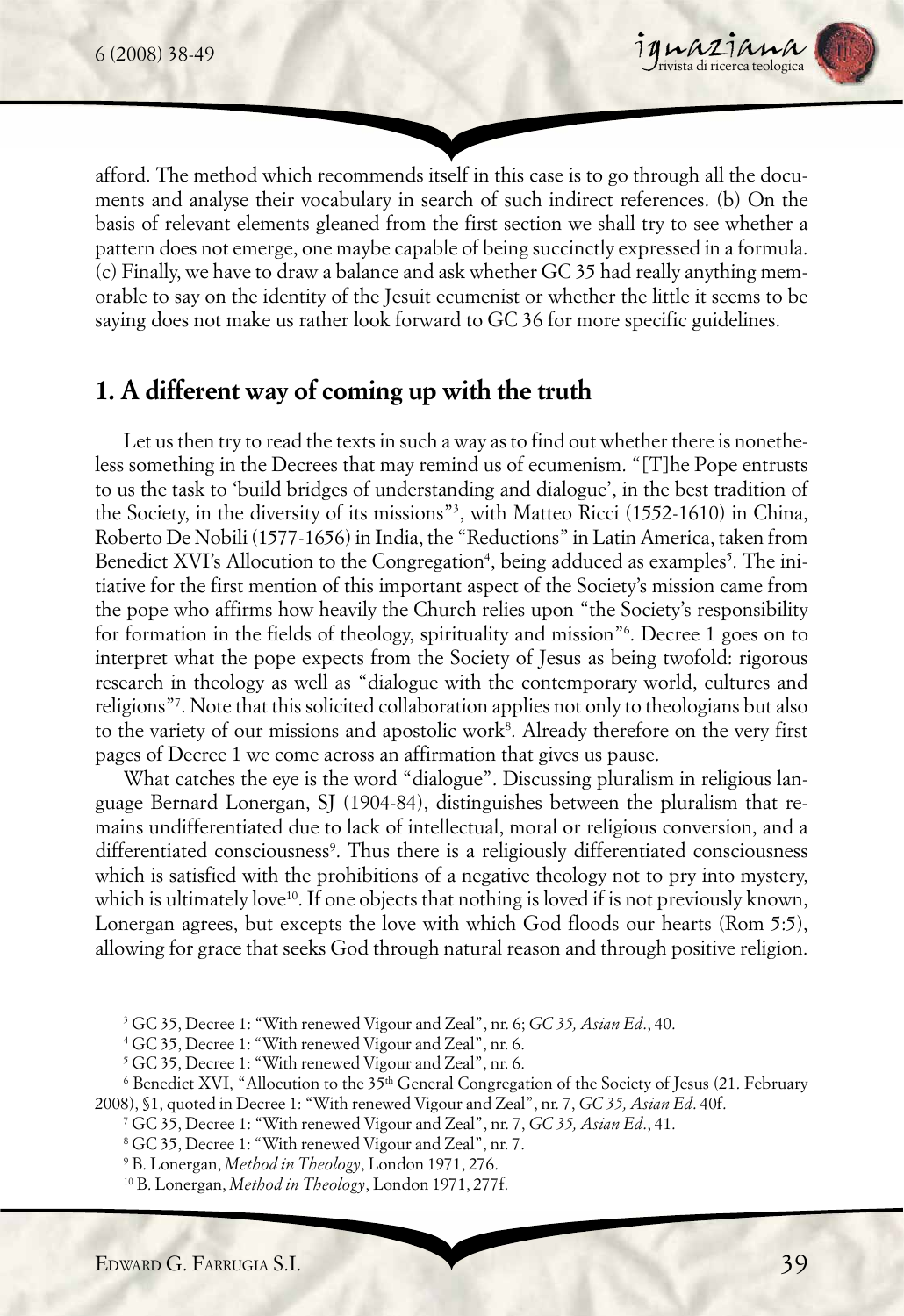

"[I]t is in such grace that can be found the theological justification of Catholic dialogue with all Christians, with non-Christians, and even with atheists who may love God with their hearts while not knowing him with their heads"11.

The word "dialogue" therefore seems to put us on the right track of ecumenism, for it includes discussions on issues pertinent to their respective faith (or, in the case of atheists, their lack of it) between Catholics and other Christians or with members of non-Christian religions<sup>12</sup>. And after this terminological clarification we may now grasp the pope's point. Although Robert de Nobili was a missionary in India and thus potentially open to the charge of proselytism, what a difference in the approach and the results from those of another missionary in India, Francis Ros (Roz) (1557-1624). The latter has been described as "a scholarly and broad-mind Catalan Jesuit" "who won the affection of the Malabarese"13. But whereas de Nobili set new standards in what we would call nowadays "inculturation"14, Ros pursued the old strategy of making the Malabarians adopt Latin ways<sup>15</sup>. Indeed, de Nobili became a Hindu ascetic, following their ways without aping them<sup>16</sup>. The ecumenical difference between both is at once noticeable: had Ros, in his dealings with the Malabarese, shown an analogous capacity to surmount artificial barriers as de Nobili had17, he would have been an ecumenist *ante litteram*18.

11 B. Lonergan, *Method in Theology*, London 1971, 278.

 $12$  Dialogue, let us say, is a generic term which is sub-divided into various types: dialogue with other Christian denominations is called *inter-confessional or ecumenical*, i.e. **ecumenism** in the strict sense of the word, whereas dialogue with non-Christian religions is called *inter-faith or inter-religious*.

13 W. V. Bangert, SJ, *A History of the Society of Jesus*, St Louis 1986, 152.

<sup>14</sup> In the spirit of GC 35 we may describe inculturation as a sort of incarnation of specific Christian values within a given culture by dialoguing with its way of thinking and way of life.

<sup>15</sup> Ros himself, however, had serious misgivings about the means adopted to bring the Malabarese into line and in his letter to the Assistant Fr Juan Alvarez, SJ, all but repudiates the Synod of Diamper (1599), of which Ros, now first Latin bishop, retracted the more offensive decrees in a Synod of the diocese of Angamale he held in 1603; see V. Poggi, SJ, "Gesuiti e Diamper", in G. Nedungatt (ed.), *The Synod of Diamper Revisted*, Roma 2001, 118-122; and also in the same book, G. Nedungatt, "Appendix II: Information about Mar Abraham (1593/1594)", 283-298. V. Poggi adds two comments. (a) With reference to the comparison between de Nobili and F. Ros, one has to keep in mind that the Jesuits found it more easy to make concessions to non-Christians than to Christians who seemed to them to be in error, not to say "heretics" (ibid., 129f). (b) Then, he notes that Antonio de Monserrate, SJ, writing from Cochin, India, to the Superior General, Edvard Mercurian, SJ (12 January 1579), suggests the possibility that the Malabarese be made to depend directly on the Syrian Patriarch, i.e. the Chaldean Patriarch, the part of the Assyrian Church of the East which had recently become re-united to Rome. Poggi considers this to be a truly ecumenical proposal, because it respects the nature of an Eastern Church; ibid., 132f.

16 W. V. Bangert, SJ, *A History of the Society of Jesus*, St Louis 1986, 152-54.

17 See S. Ponnad, "De Nobili, Roberto", *Diccionario Histórico de la Compañía de Jesús*, II, Roma – Madrid 2001, 1059-1061.

18 E. Hambye, "Ros (Roz), Francisco", *Diccionario Histórico de la Compañía de Jesús*, IV, Roma – Madrid 2001, 3410. Hambye, himself a Jesuit professor in India for many years, passes a balanced judgment on Ros. On the one hand, Hambye says, he showed real breadth of vision by supporting de Nobili when the latter came under fire in Goa, whereas, on the other hand, he unfortunately helped destroy many Syriac documents because of his fear that the Malabarese were tainted by Nestorianism. Interestingly, Hambye sums up by saying: "In the end, both Ros and de Nobili were vindicated by Gregory XV" (pope, 1621-23).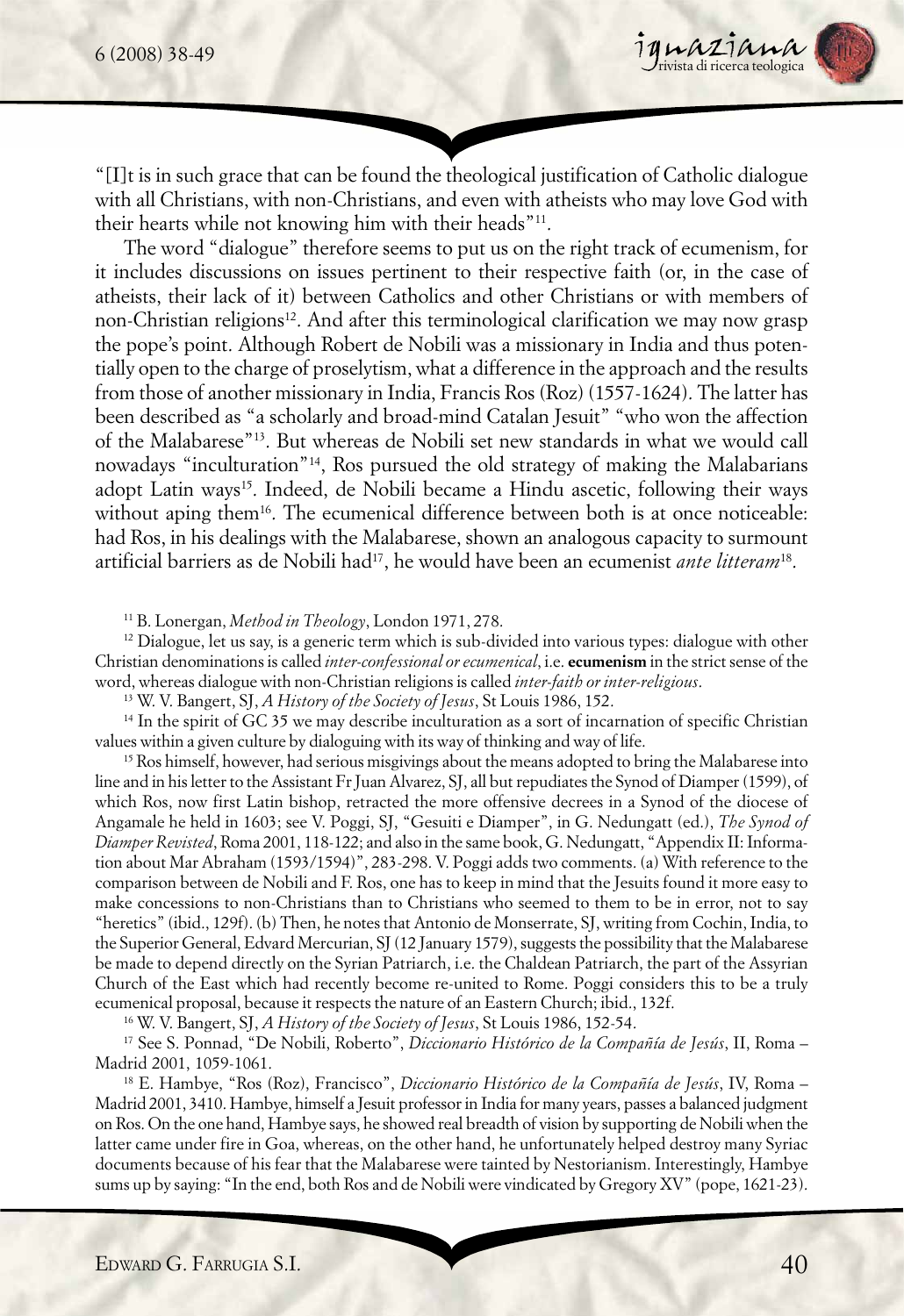

A close reading of the texts shows how often the word "dialogue" turns up. Already in Decree 2, "A fire that kindles other fires: Re-discovering our charism", the commitment to "'the service of faith and the promotion of justice', to dialogue with cultures and religions" is expressed in existential terms as taking Jesuits to "limit-situations", where energy and life as well as anguish and death may spell out their common existence<sup>19</sup>. Moreover, the diction and the message again link lived with reflecting dialogue<sup>20</sup>. This is further inculcated by the example Jesus himself set who, in his outreach, not only "embraced difference and new horizons", ignored social and religious barriers, but also aimed at giving living water to "every parched area of the world"21. Having tasted this living water themselves Jesuits are urged to pass it on to all those who thirst and so foster an apostolate without frontiers so as "to bring a new culture of dialogue to a rich, diverse, and multi-faceted world"22.

The next step is of vital importance. After having explained in nr. 13 of Decree 2 that faith and justice are inextricably intertwined<sup>23</sup>, the word pair faith-justice receives a third member as integral part of the triad: *dialogue*. In nr. 15 of Decree 2, it is said that, while the service of faith and justice, indissolubly linked as they are, lie at the heart of our mission, this option must now be extended for the followers of Jesus Christ to dialogue. To reach out to persons who belong to a culture and a religion different from our own is "integral also to our service of Christ's mission"24. The reason for thus enlarging the pair faith-justice to a third partner is seen in the context in which serving Christ's mission today has to take place, its global context. In theology, for example, it would be inconceivable nowadays to abstract from the context, and contextual theology at least as a pre-supposition of a living theology has come to stay<sup>25</sup>. The context in theology is dialogue with non-Catholic Christian denominations and with non-Christian religions. Theology is nowadays certainly not only a theoretical science, but is also a practical discipline. With globalisation and modern technology knocking down traditional boundaries everywhere and invading all spaces, of which environmental concerns are emblematic, GC 35 says,

19 GC 35, Decree 2: "A Fire that kindles other Fires: Rediscovering our Charism", nr. 7; *GC 35, Asian Ed*., 51. See R. Cumming, "The literature of extreme situations", M. Philipson (ed.), *Aesthetics Today*, Cleveland, Ohio 1961, 377-412. If the writers of the Decrees had belonged to the pre-Vatican II generation they may have been rather inclined to call these limit-situations the night of the Spirit.

<sup>20</sup> GC 35, Decree 2: "A Fire that kindles other Fires: Rediscovering our Charism", nr. 7.

21 GC 35, Decree 2: "A Fire that kindles other Fires: Rediscovering our Charism", nr. 12; *GC 35, Asian Ed*., 55.

22 GC 35, Decree 2: "A Fire that kindles other Fires: Rediscovering our Charism", nr. 12; *GC 35, Asian Ed*., 56.

23 GC 35, Decree 2: "A Fire that kindles other Fires: Rediscovering our Charism", nr. 13: "Faith *and* justice; it is never one without the other"; *GC 35, Asian Ed*., 56.

24 GC 35, Decree 2: "A Fire that kindles other Fires: Rediscovering our Charism", nr. 15; *GC 35, Asian Ed*., 58.

25 H. Waldenfells, SJ, *Kontextuelle Fundamentaltheologie*, Paderborn 1985.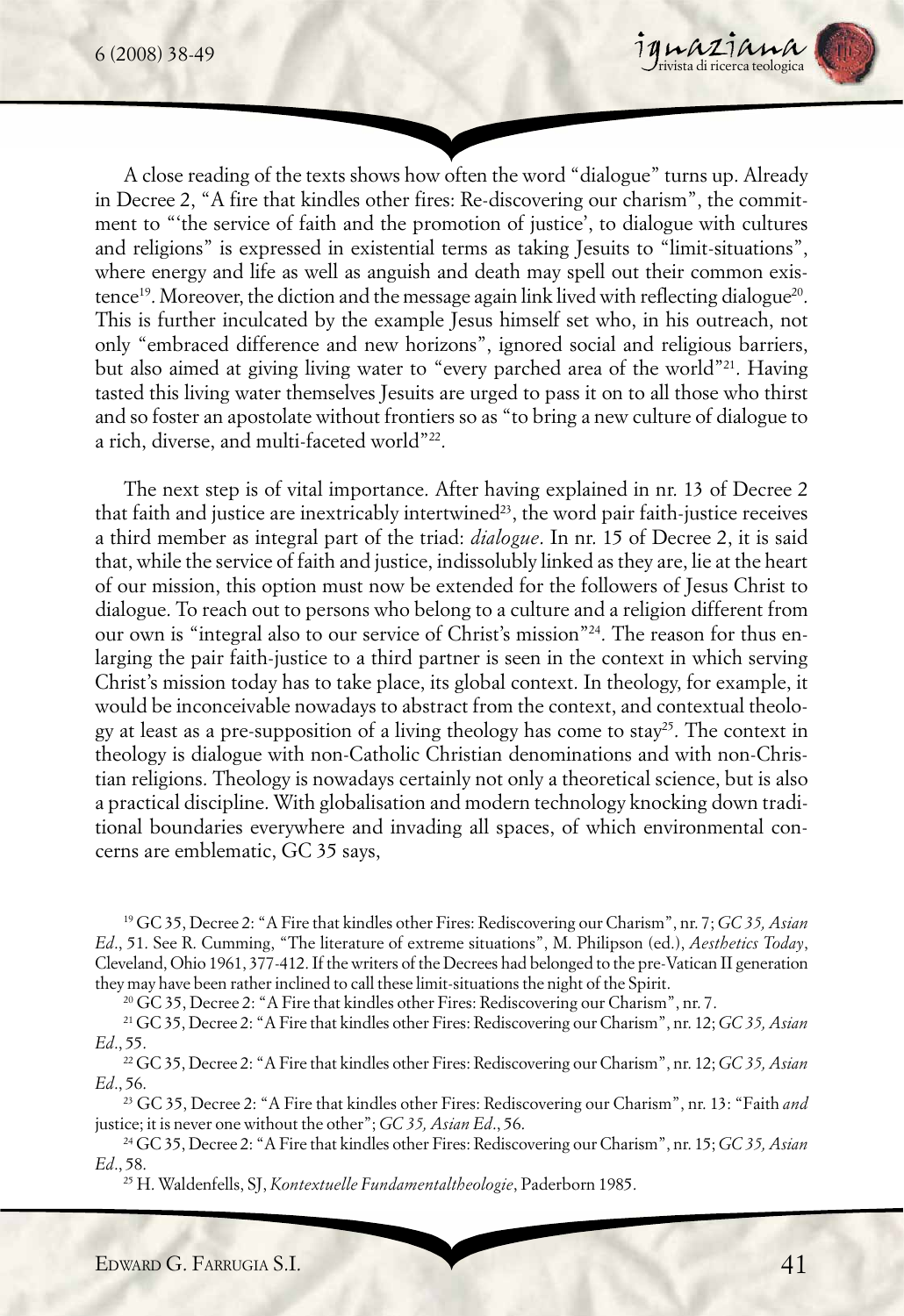

[o]ur mission of faith and justice, dialogue of religions and cultures has acquired dimensions that no longer allow us to conceive of the world as composed of separate entities; we must see it as a unified whole in which we depend upon one another<sup>26</sup>.

"*Our mission of faith and justice, dialogue of religions and cultures*" is a particularly well-sounding formula bound to have a future. Fr Peter-Hans Kolvenbach, the outgoing Superior General, puts it this way: our field of action is not an enclosed monastery but the entire world, for our concern is to dialogue with all who are open for such a dialogue<sup> $27$ </sup>. Indeed, the context of our mission changes with the shifting contours of the world. But in order to render "dialogue with religions"28 possible we must point out to the Spirit at work all over the world and letting himself be found by those who seek him in all things.

In Decree 3, "Challenges to our Mission today. Sent to the Frontiers", the link of the new formula is established with GC 34 on faith and justice. On the presupposition that the aim of our mission in the Formula of the Institute is the service of faith and that the integrating principle of our mission is the inseparable link between faith and the promotion of justice for the kingdom, the conclusion is then drawn:

"... [T ]he aim of our mission (the service of faith) and its integrating principle (faith directed toward the justice of the Kingdom) are dynamically related to the interculturated proclamation of the Gospel and dialogue with other religious traditions as integral dimensions of evangelization<sup>29</sup>.

Seen in this perspective of "dialogue with people belonging to different cultures and religious traditions"30 and in the light of the experience of the last years, faith and justice cannot be considered to be simply one ministry among others, but are integral to all ministries. The confirmation for the Society's conclusion comes from Benedict XVI's Allocution, in which the Society is encouraged to approach the new millennium with its backlog of social and political challenges with the new possibilities of dialogue<sup>31</sup>. Catchwords to render this upheaval comprehensible are, to speak with GC 35, globalisation and post-modernism<sup>32</sup>. We thus witness the fixation of the triad as "our mission of faith, justice, and all aspects of our dialogue with religion and culture"33. This triad has variants: "call to serve faith, promote justice, and dialogue with cultures and other reli-

27 GC 35, Decree 2: "A Fire that kindles other Fires: Rediscovering our Charism", nr. 23.

28 GC 35, Decree 2: "A Fire that kindles other Fires: Rediscovering our Charism", nr. 24, *GC 35, Asian Ed*., 63.

29 GC 35, Decree 3: "Challenges to our Mission today. Sent to the Frontiers", nr. 3; this is quoted from GC 34, Decree 2, n.15. See *GC 35, Asian Ed*., 67.

30 GC 35.Decree 3: "Challenges to our Mission today. Sent to the Frontiers", nr. 4, *GC 35, Asian Ed*., 67.

31 GC 35, Decree 3: "Challenges to our Mission today. Sent to the Frontiers", nr. 6; Benedict XVI, Allocution (21.02.08), § 2.

32 GC 35, Decree 3: "Challenges to our Mission today. Sent to the Frontiers", nr. 10.

33 GC 35, Decree 3: "Challenges to our Mission today. Sent to the Frontiers", nr. 9, *GC 35, Asian Ed*., 69.

<sup>26</sup> GC 35, Decree 2: "A Fire that kindles other Fires: Rediscovering our Charism", nr. 20; *GC 35, Asian Ed*., 61.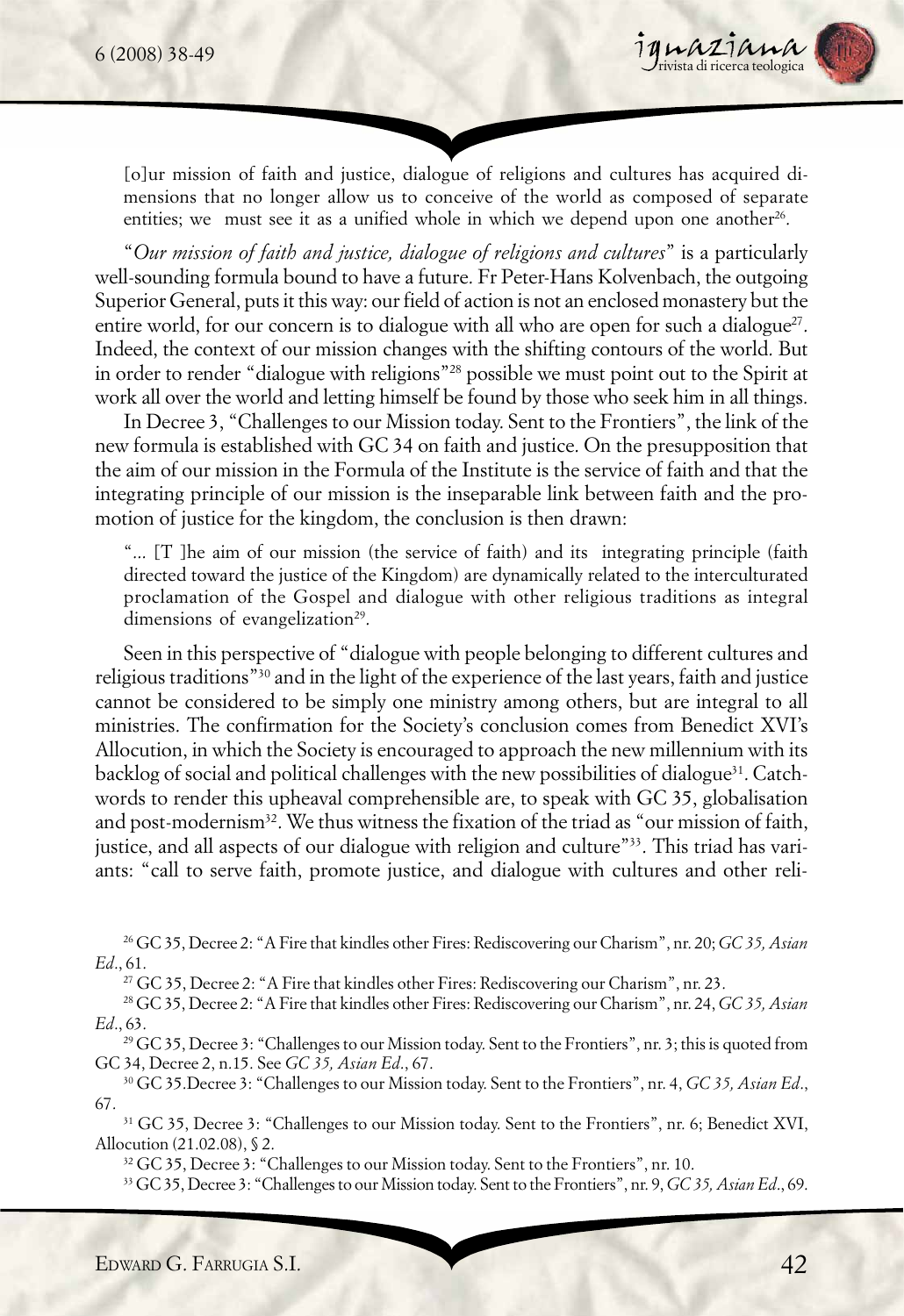

gions..."34. To demonstrate the *Formggleichheit* – that "sameness in the form" – of various Jesuit missions for all the difference in the concrete execution, the very same dedication with which various specific activities may be pursued in the spirit of St Ignatius, GC 35 gives by way of example Ignatius who sends Xavier to the Indies and Laynez to Trent as tantamount in both cases to being sent to the front<sup>35</sup>. Or, to use another paraphrase, the mission of the Jesuits is to know no boundaries and build bridges across barriers in order to reach out to people and bring home the message of salvation<sup>36</sup>. Globalisation has helped bring about a dominant worldwide culture which positively helps access to information, but negatively promotes moral relativism, a situation which makes necessary a continuous dialogue about "faith and reason, culture and morality, and faith and society"37. To keep up with the rapid pace of cultural change without losing one's balance Jesuits are enjoined to enter into a dialogue with God"<sup>38</sup>. Again, to come to terms with the world of religious and cultural pluralism in which we live we have to indulge in a fourfold dialogue, an explicit reference to the fourfold dialogue – of life, action, religious experience and theological exchange – already mentioned by GC 3439. When the global preferences are enumerated, a "respectful dialogue" is advocated with China<sup>40</sup>. Dialogue is related to obedience in our contemporary set-up in the sense that we prize respect for others and openness to creative alternatives, with an innate tendency to excessive self-reliance, which obedience has to off-set<sup>41</sup>. This does not, however, dispense superiors from their duty to dialogue with those entrusted to them<sup>42</sup>. Superiors and directors of works are also enjoined to dialogue $43$ . Dialogue is farther extolled as a factor of further enrichment by the Society's encounter with communities with different religious and spiritual experiences than its own<sup>44</sup>. Moreover, if one distinguishes carefully between an *Ignatian work*, characterized that is by Ignatius' own personal charism of seeking God in all things, and a *Jesuit work*, that is to say a work related to the Society of Jesus as such, one sees dialogue with the experience of the given person or group as more constitutive of a Jesuit work<sup>45</sup>. The kind of dialogue needed is de-

35 GC 35, Decree 3: "Challenges to our Mission today. Sent to the Frontiers", nr. 15.

36 GC 35, Decree 3: "Challenges to our Mission today. Sent to the Frontiers", nr.s 14 and 17.

37 GC 35, Decree 3: "Challenges to our Mission today. Sent to the Frontiers", nr. 20; *GC 35, Asian Ed*., 74.

38 GC 35, Decree 3: "Challenges to our Mission today. Sent to the Frontiers", nr. 21, *GC 35, Asian Ed*., 75.

39 GC 34, D. 5, n. 4, referred to in GC35, Decree 3: "Challenges to our Mission today. Sent to the Frontiers", nr. 22.

40 GC 35, Decree 3: "Challenges to our Mission today. Sent to the Frontiers", nr. 39; *GC 35, Asian Ed*., 82.

41 GC 35, Decree 4: "Obedience in the life of the Society of Jesus", nr. 18.

42 GC 35, Decree 4: "Obedience in the life of the Society of Jesus", nr. 25.

43 GC 35, Decree 5: "Governance at the Service of Universal Mission", nr. 40-42.

44 GC 35, Decree 6: "Collaboration at the Heart of Mission", nr. 5.

45 GC 35, Decree 6: "Collaboration at the Heart of Mission", nr. 9-10. The distinction between an Ignatian and a Jesuit work, while valid as far as it goes, has to be used with caution when we turn to dialogue, a term laden with present-day connotations, lest we read the present into the past and falsify matters. One has to avoid applying anachronistically categories which ill fit the authoritarian times in which Ignatius lived, without denying that Ignatius felt as much at home with paupers as with emperors, and whether acquiring

<sup>34</sup> GC 35.Decree 3: "Challenges to our Mission today. Sent to the Frontiers", nr. 12, *GC 35, Asian Ed*., 70.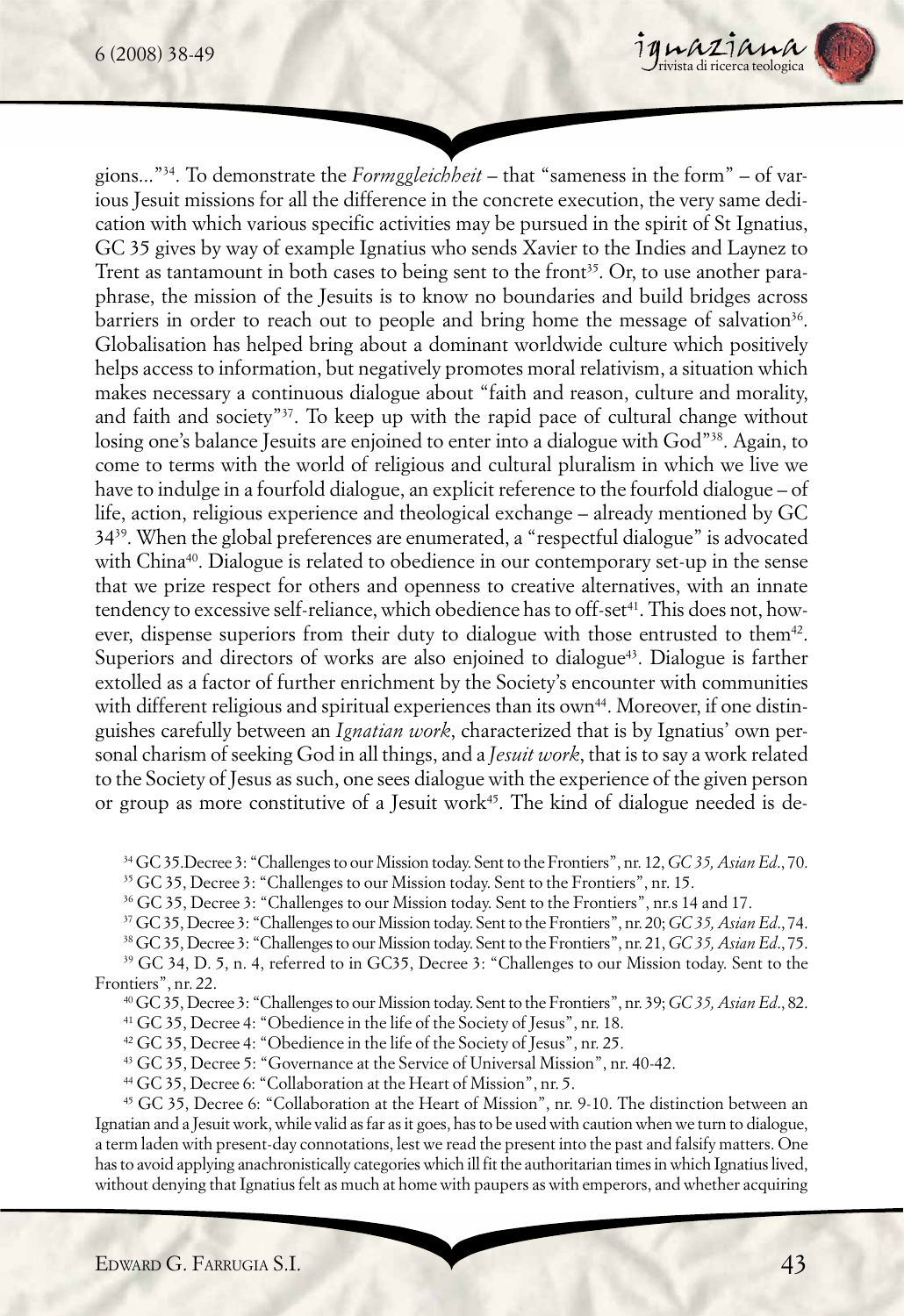

scribed soon afterwards: dialogue must be "conducted in a spirit of trust and with respect for appropriate subsidiarity, serves to promote discernment, accountability, and a clearer sense of collaboration for mission"46. Indeed, the capacity to carry on a respectful dialogue is listed as one of the constitutive elements of a collaborative mission<sup>47</sup>.

## **2. Force of a formula, "faith, justice, dialogue"**

As one can gather from the foregoing examples, whereas the word ecumenism is not referred to a single time in the six Decrees of GC35, a cognate word, dialogue, is therein mentioned 27 times<sup>48</sup>. The first thing we had to do is to sort out these various usages to see whether we can decipher any message, and, then, to figure out the impact of that message in terms of the formula which incorporates it. And yet it was useful to go through this laborious work and try to work out a link, however tenuous, between formal and explicit ecumenism and dialogue. A twofold element will emerge, not completely unrelated to ecumenism in the strict sense of the word: *objectively*, we have to do with a pluralism of cultures and faiths which we cannot eliminate through proselytism; and, *subjectively*, qualities are enumerated that should serve as part of the baggage of one working in this field to be able to confront this situation in the right spirit.

#### *a. Pluralism as a theological and spiritual watchword*

If we try to perceive some pattern in what GC 35 has to say on ecumenism albeit in not as an explicit a way as a fervent ecumenist might wish to have it spelled out, maybe this pattern lies on various levels.

property or legislating on religious poverty. Again, the famous "Reductions" in Latin America, indicated by GC 35 as a successful experiment in social justice and extolled both by L.A. Muratori as "a case of fortunate Christianity" and by Voltaire as a "triumph of humanity", have been criticized by B. Melia for their paternalistic structures; cf B. Melia, "Reduktionen", LThK<sup>3</sup> 8, 924f.

46 GC 35, Decree 6: "Collaboration at the Heart of Mission", nr. 12, *GC 35, Asian Ed*., 133f.

47 GC 35, Decree 6: "Collaboration at the Heart of Mission", nr. 12.

<sup>48</sup> One is surprised, however, that, in the touching letter of the  $35<sup>th</sup>$  Congregation to Fr Peter-Hans Kolvenbach (4 March 2008), *GC 35, Asian Ed*., 154-158, he is extolled for his part in promoting faith and justice, but nothing is said of his being a man of dialogue and a member of the official Joint Catholic-Orthodox Commission. However, in "GC 35's Words of Gratitude to Fr Peter-Hans Kolvenbach, SJ" (14 January 2008) following his resignation, the letter expresses its appreciation for the "charism of union that you and your governance have represented for us, especially in the light of the Society's ever greater plurality and cultural diversity"; *GC 35, Asian Ed*., 185, words which re-echo in the Letter of 4 March 2008: "It was your gift to motivate us to take up the opportunities for mission provided by these new contexts"; *GC 35, Asian Ed*., 156.

49 GC 35, Decree 6: "Collaboration at the Heart of Mission", nr.5; *GC 35, Asian Ed*., 130.

50 GC 35, Decree 6: "Collaboration at the Heart of Mission", nr.5; *GC 35, Asian Ed*., 130.

51 GC 35, Decree 6: "Collaboration at the Heart of Mission", nr.5, *GC 35, Asian Ed*., 131.

52 GC 35, Decree 6, "Collaboration at the Heart of Mission", nr.10, *GC 35, Asian Ed*., 133.

53 GC 35, Decree 6, "Collaboration at the Heart of Mission", nr.11.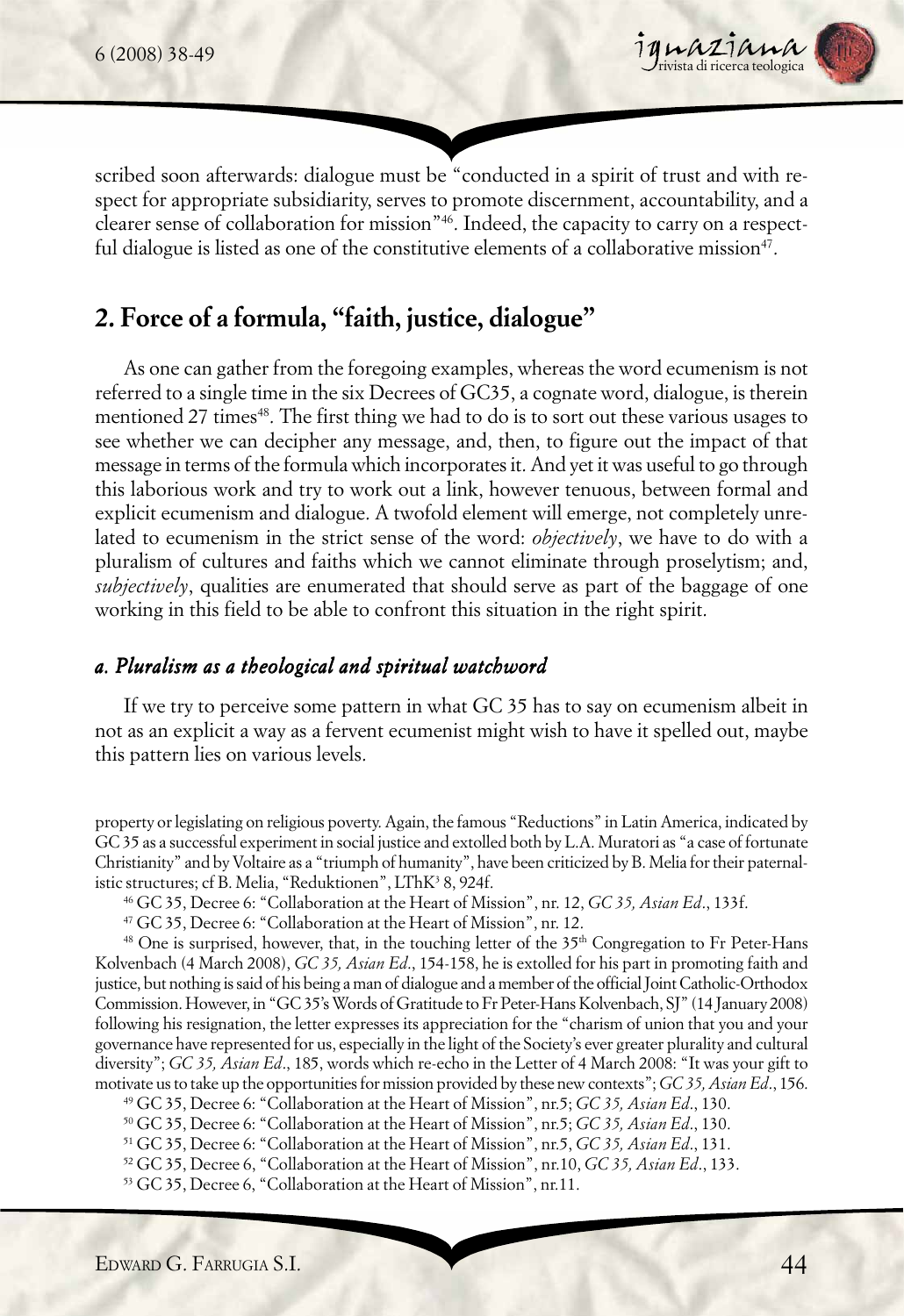

(a) *Lexically*, a language is used which, though it could have been more explicit, is *unmistakably related to formal ecumenism*. This word is **dialogue**. Even then, when CG 35 suggests that there is a difference or barrier of religion are we sure that it is inter-religious dialogue that is meant? Could it not mean others who have a different religious outlook – even within the same faith, as the post-Vatican II experience showed so eloquently? If we take the case of Northern Ireland, the difference between Catholics and Protestants is inter-confessional, a difference between Christian denominations. And yet, where dialogue did not succeed, the violence that erupted makes the difference look as if it were a struggle between two different religions; on the contrary, where dialogue succeeded, the difference seemed one of religious outlook, one of friendly neighbours to whose church one could occasionally go for service. One need only remember the yeoman service that Jesuits did there to bring about peace to see how dialogue and promotion of justice can be at the service of faith and faith witness. One can thus argue that it is too restrictive an interpretation to affirm that only inter-religious dialogue is at stake in the documents of GC 35. We can best see this if we go through the uses of "religion" and "religious" in Decree 6. We find in it "various religious and cultural contexts"49, "religious"50 as Catholics with the vows of poverty, chastity and obedience, "different religious and spiritual experiences"<sup>51</sup>, "inter-religious dialogue"52, a technical expression for dialogue with non-Christian religions. In the light of the foregoing, can we interpret the expression, "of religious or spiritual traditions different from our own"53, as excluding differences in religion between Christian denominations, which is what ecumenism is concerned with? It would really come as a surprise, in view of GC 35's reiterated insistence on pluralism of cultural and religious experiences that it was here meant to *formally exclude* dialoguing with Christian denominations. If the accent in GC 35 seems to lie on dialoguing with non-Christian religions this is due to the dramatic plight of refugees, now somehow co-opted as potential partners of dialogue, many of whom are Muslims and members of non-Christian religions. Furthermore, the expression "Christian believer or member of another faith community, or person without a religious affiliation"54 is a clear attempt to be all-inclusive, going through the whole gamut from members of the various Christian denominations to atheists. Finally, as the phrase that clinches the deal, when our mission is described as one "of faith, justice, and *all aspects of our dialogue with religion* and culture"55 no

54 GC 35, Decree 6: "Collaboration at the Heart of Mission", nr.18, *GC 35, Asian Ed*., 136.

55 GC 35, Decree 3: "Challenges to our Mission today. Sent to the Frontiers", nr. 9, *GC 35, Asian Ed*., 69. Underlined by EGF.

56 Postmodernism is often "defined" by way of contrast with the modern age and so characterized by an irreducible pluralism of views, philosophies, theologies, and an acute interest in religion as witnessed by the teeming of sects in so many parts of the world. See G. Puglisi (ed.), *Pluralismo e postmodernismo: Le sfide alla religione*, Roma 1997.

57 GC 35, Decree 3: "Challenges to our Mission today. Sent to the Frontiers", nr.23, *GC 35, Asian Ed*., 76.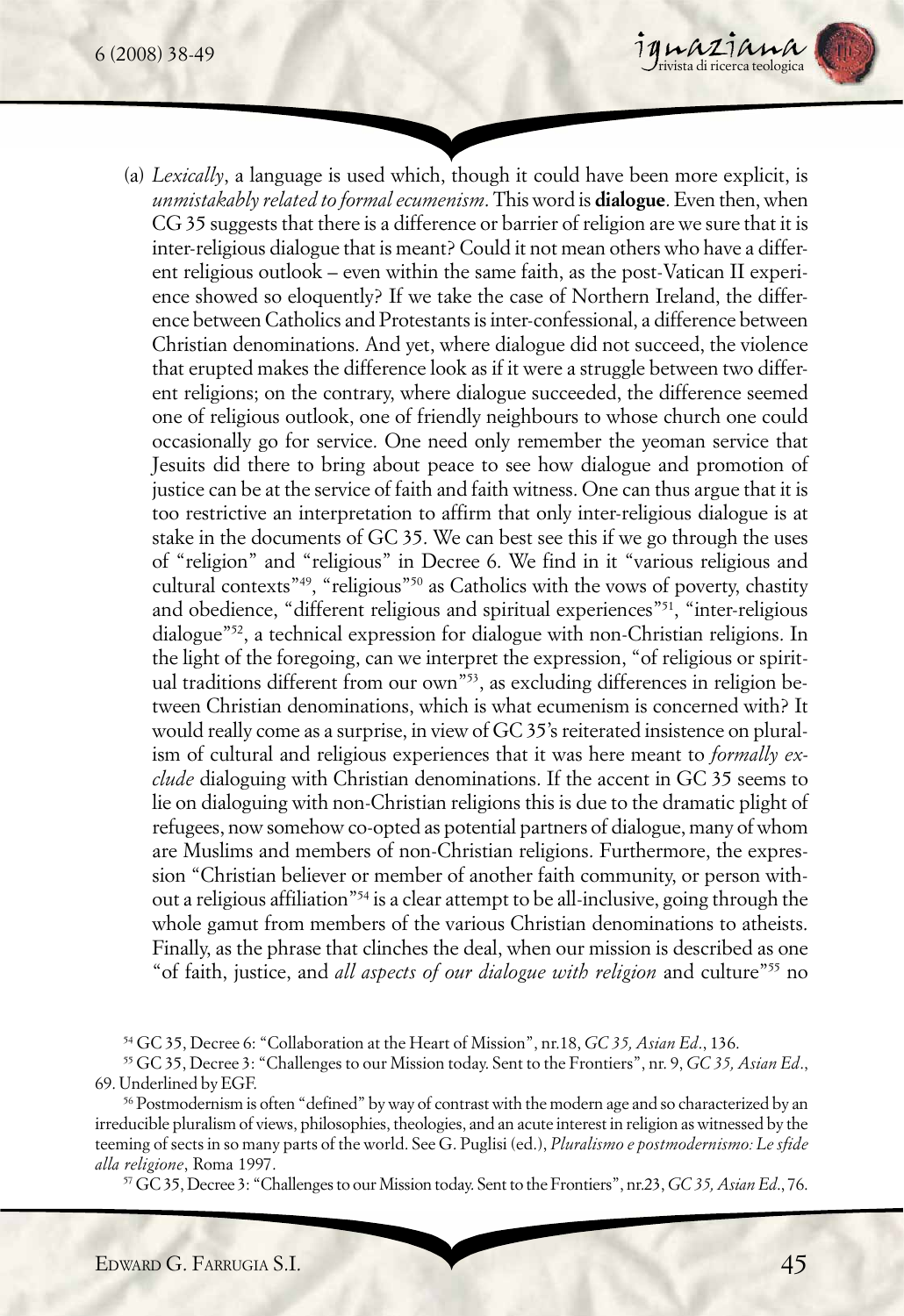

reasonable doubt can remain that inter-confessional dialogue is also envisaged. On this analysis, it is obvious that what is here said about dialogue includes not only the inter-*religious* and inter-*faith* dimensions, not to mention dialogue with atheists, but also the inter-confessional or ecumenical dialogue. Thus, ecumenism, though rather in a hidden way, is nonetheless thoroughly present in GC 35.

- (b) *Contextually*, GC 35 faces full square the fast changing context and tries to express it in a new key, that of *post-modernism*, a context under which ecumenism in the strict sense of the word may thoroughly be subsumed<sup>56</sup>. Indeed, given the situation of pluralism and the lack of a unique philosophical infrastructure for theology, there is need of dialogue within the very same Catholic Church, sometimes within the very same small province of the Society of Jesus! The Decrees of GC 35 expressly mention dialoguing with culture/s. The word "post-modern" occurs once in the Decrees of the General Congregation in the context of our mission "in this fast-changing post-modern culture"<sup>57</sup>. Again, we come across the noun "post-modernism"58 only once, this time in the context of how globalisation is steadily changing our world, already badly tried by post-modernism. The importance of this is that dialogue has thus joined for good the big league of the well-established pair "faith and justice", assuring by association a greater and better disposed audience.
- (c) By way of *synthesis*, from the picture thus assembled from the parts there emerges *something which reflects on the central charism of the Society of Jesus*. It is remarkable under which auspices talk of *dialogue* is introduced. Given that the *service of faith* and the *promotion of justice* are highlighted as expressing the basic Jesuit charism, or what is specific to our identity, the Jesuit identity as such and not simply that of the Jesuit ecumenist is characterized by proclamation of faith, promotion of justice and indulging in dialogue with those with a different religious worldview and culture. Given this threefold task incumbent on the Jesuit, he must be trained for them already in his formation and exercise himself in them once formed.

### *b. The spirit with which the Jesuit should conduct dialogue*

If our interpretation is correct we can thus reverse the initial pessimistic assessment that GC 35 has been particularly stingy with ecumenism. What GC 35 did rather may be interpreted as follows. Given the older meaty declarations of GC 31 and 34, the Congre-

<sup>58</sup> GC 35, Decree 3: "Challenges to our Mission today. Sent to the Frontiers", nr.10; *GC 35, Asian Ed*., 69.

<sup>59</sup> Karl Rahner's well-known shift in the period following Vatican II from a more classical repertoire of theological questions to one that stresses the position of the Church in the world is partly due to this. He felt that in our times a similar shift has taken place from an overriding interest in the humanities to a more technical approach in resolving questions. See his *Zur Reform des Theologiestudiums*, Friburg i. Br. 1969, 59-61.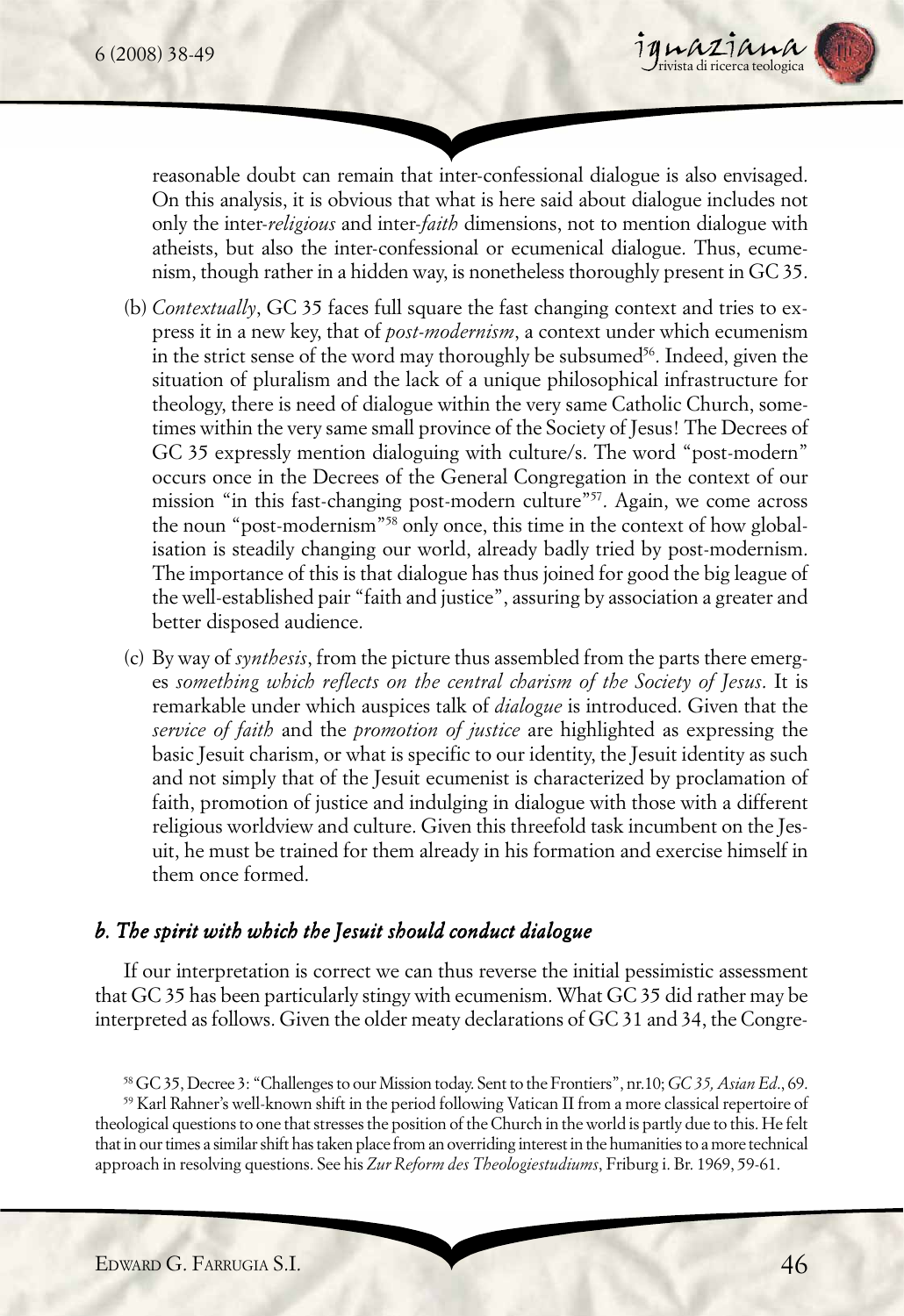

gation felt no need to add another paper document. Instead it preferred to say something new, and on two fronts. On the one hand, the formation of a triad, which had already been used in GC 34, now receives a new and authoritative emphasis. What was new was that, given the formation of this triad as something which found approval in yet another Congregation its reiteration indicates *the three-pronged spirit with which this dialogue has to be carried out*. Faith, justice and dialogue are henceforth the key to the Jesuit charism as understood by the last Congregations. Indeed, if we were to summarize the whole thrust of the Congregations after Vatican II, the search of aggiornamento so much sought after by the pope who convoked the council, John XXIII, now finds a concrete and possibly epochal expression, which renders justice not only to the bias of the practical so visible in the contemporary world and so well analysed by Karl Rahner<sup>59</sup> (1904-84), but also to the whole intellectual tradition of the Order. Both traditions are well entrenched in the Order, if we think of St Peter Claver (1580-1654)<sup>60</sup> and Francisco Suarez  $(1548-1617)^{61}$ . But the two traditions often lived side by side. Now it is required of the Jesuit who does social work to remember that he needs to be up-to-date in order to drive home his arguments with people who wield the levers of power. At the same time, those who do intellectual work should remember that they are not to indulge in a theology for the élite, but as a pastoral service for the Church to help in the long run (if not already in the short) to give those who are open for others the right ideas to heal wounds.

Faith, justice and dialogue: does the formula say more about the *identity of the ecumenist*, who has to relate more specifically to faith and justice, or is it a more general formula about the *identity of the Jesuit*, who, besides promoting faith and justice, must try to do so by means of dialogue with people with various religious viewpoints, ranging from those within his own Church, to members of a non-Christian religion, including their culture, or even atheists? That is now the question if we are to evaluate what GC 35 said about the identity of the Jesuit ecumenist.

## **3. Should we await GC 36? Balance of GC 35 on the identity of the Jesuit ecumenist**

If our reflections have not led us completely astray, there emerges from the 6 decrees of GC 35 not only a blueprint of action patterns, but also an ethos to guide these activities in favour of faith and justice by means of dialogue. Assimilating this the Jesuit in

60 J.M. Pacheco, "Claver, Pedro", *Diccionario Histórico de la Compañía de Jesús*, I, Roma – Madrid 2001, 823-24.

61 E. Elorduy, "Suarez, Francisco", *Diccionario Histórico de la Compañía de Jesús*, IV, Roma – Madrid 2001, 3654-6.

 $62$  Thus, GC 35, Decree 2: "A Fire that kindles other Fires: Rediscovering Our Chrism", nr. 3, contains references to the Deliberations of the early fathers and the Constitutions, and in CG 35, Decree 6: "Collaboration at the Heart of Mission", nr. 9, the declaration that the quintessential Ignatius lies in the Spiritual Exercises includes obviously dialogue and ecumenism.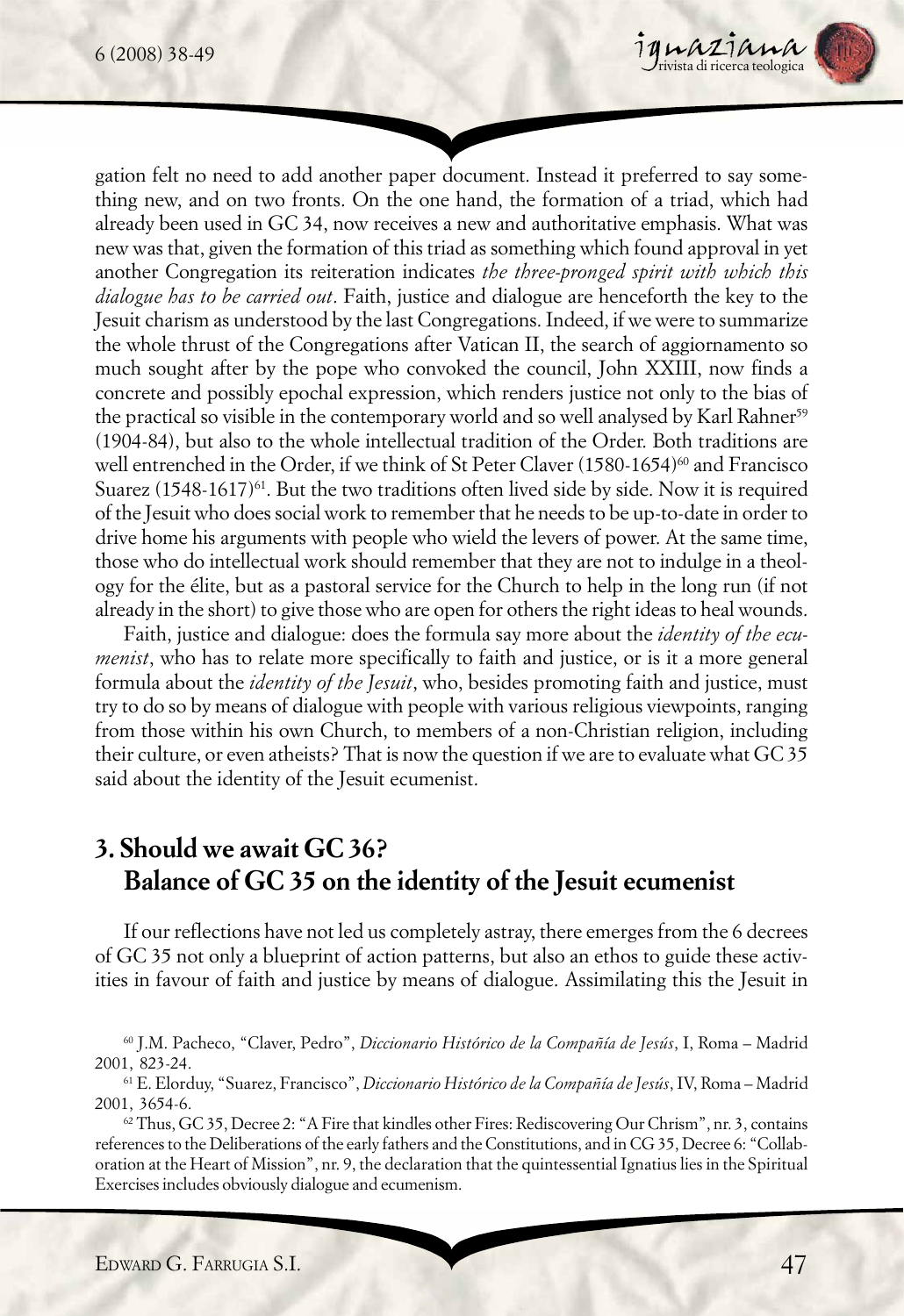

formation deepens his identity and prepares himself for the specific mission of the Church. Moreover, to the mind of GC 35, this formula expresses something central to the Society's understanding of itself as it grapples with contemporary issues and tries to dialogue with the Supreme Pontiffs she owes allegiance to. While GC 35 claims that this corresponds to Ignatius' mind and seeks confirmation for this in his life and writings as well as in the Deliberations of the early fathers and in the Constitutions,  $62$  nowhere does it claim that its formula is a perennial formula. Better formulae could presumably be devised expressing St Ignatius' mind more poignantly and perhaps even more accurately, most of all in a way to better respond to the varying priorities of an age.

#### *3.1. The Jesuit in dialogue*

The Jesuit who indulges in inter-faith or inter-confessional dialogue has now the encouragement of GC 35 to look to. Moreover, GC 35 gave him an adequate job description: he is to live in a close relationship to Jesus Christ and yet be conversant with the ways of the world so as to put both in contact and so help to overcome barriers, especially such barriers which derive from an immature personality unable to see the beam in one's own eyes but only the straw in one's neighbour's. Yet, if the common platform of dialogue between those who do not have religion in common may reduce to the human desire to seek and meet the other and abandon unnecessary presuppositions, dialogue is never adequate if it is only a dialogue about social justice. Such a dialogue may be conducted even by one who does not believe, whereas believers should feel how duty-bound they are, in view of their religious ideals, to right the wrongs. Ultimately, however, even if only they were to agree to disagree, partners seeking to improve a group's lot must be guided by the guidelines of faith, and must know how to indicate that certain positions ascribed to one or the other party simply are caricatures. Finally, the platform which the Society affords through its Decrees is by no means already known, accepted and assimilated, but parts of it has met resistance in the past. Maybe through the new company it keeps with dialogue, the harsh tones of a one-sided involvement with practical matters in justice promotion finds its balance in a dialogue, which, though it is not only intellectual, ultimately calls for knowledge of history, theology and culture. The formula thus augurs to be one of peace.

#### *a. What GC 35 did not say*

With this said and done, this does not mean that one may not express some criticism at GC 35 in a spirit of open loyalty. Even after all that has been said, the Jesuit dedicated

63 GC 35, Decree 6: "Collaboration at the Heart of Mission", nr. 12; *GC 35, Asian Ed*.. 133.